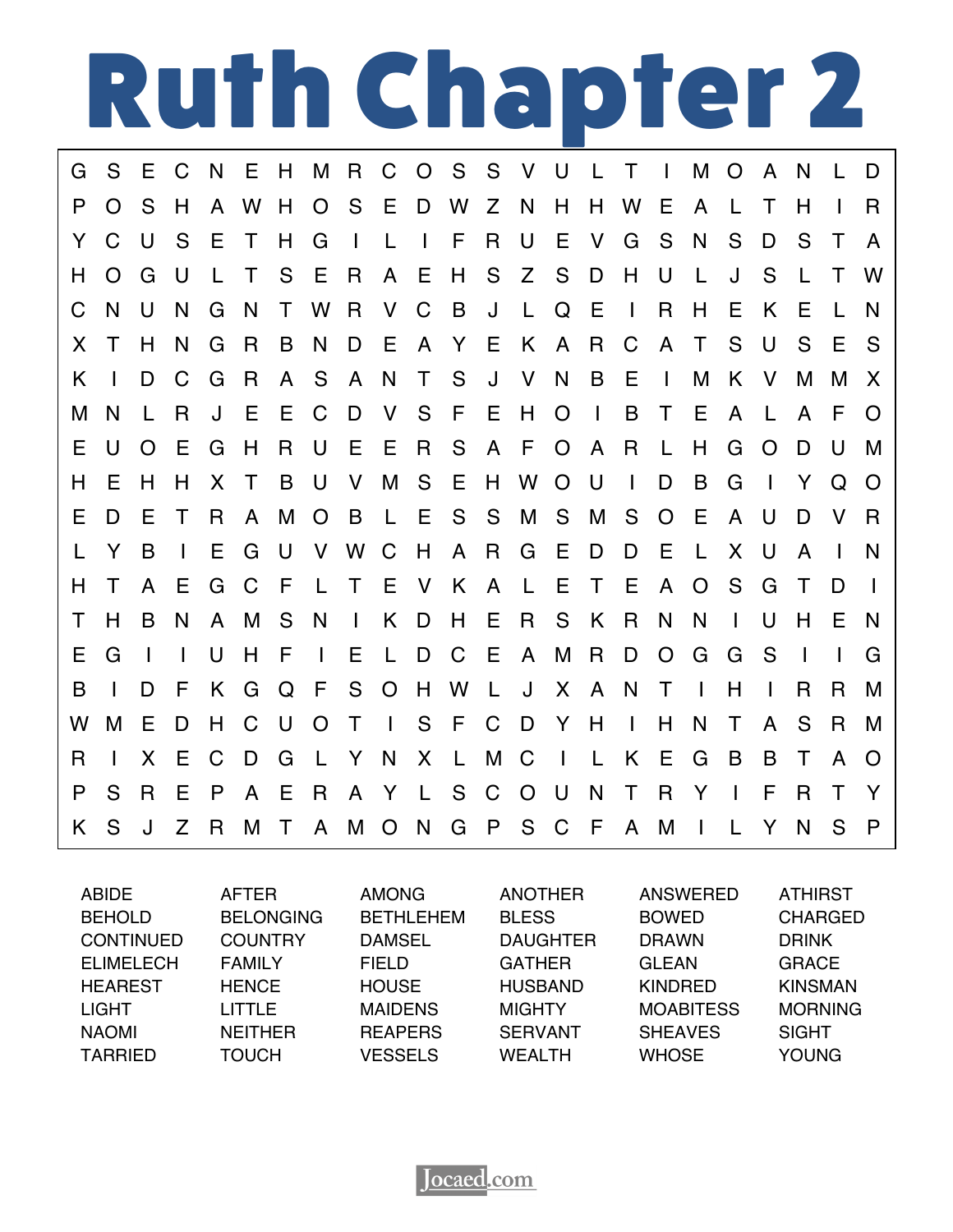

| <b>ABIDE</b>     | <b>AFTER</b>     | <b>AMONG</b>     | <b>ANOTHER</b>  | ANSWERED         | <b>ATHIRST</b> |
|------------------|------------------|------------------|-----------------|------------------|----------------|
| <b>BEHOLD</b>    | <b>BELONGING</b> | <b>BETHLEHEM</b> | <b>BLESS</b>    | <b>BOWED</b>     | <b>CHARGED</b> |
| <b>CONTINUED</b> | <b>COUNTRY</b>   | <b>DAMSEL</b>    | <b>DAUGHTER</b> | <b>DRAWN</b>     | <b>DRINK</b>   |
| <b>ELIMELECH</b> | <b>FAMILY</b>    | <b>FIELD</b>     | <b>GATHER</b>   | <b>GLEAN</b>     | <b>GRACE</b>   |
| <b>HEAREST</b>   | <b>HENCE</b>     | <b>HOUSE</b>     | <b>HUSBAND</b>  | <b>KINDRED</b>   | <b>KINSMAN</b> |
| <b>LIGHT</b>     | <b>LITTLE</b>    | <b>MAIDENS</b>   | <b>MIGHTY</b>   | <b>MOABITESS</b> | <b>MORNING</b> |
| <b>NAOMI</b>     | <b>NEITHER</b>   | <b>REAPERS</b>   | <b>SERVANT</b>  | <b>SHEAVES</b>   | <b>SIGHT</b>   |
| <b>TARRIED</b>   | <b>TOUCH</b>     | <b>VESSELS</b>   | <b>WEALTH</b>   | <b>WHOSE</b>     | <b>YOUNG</b>   |

Jocaed.com